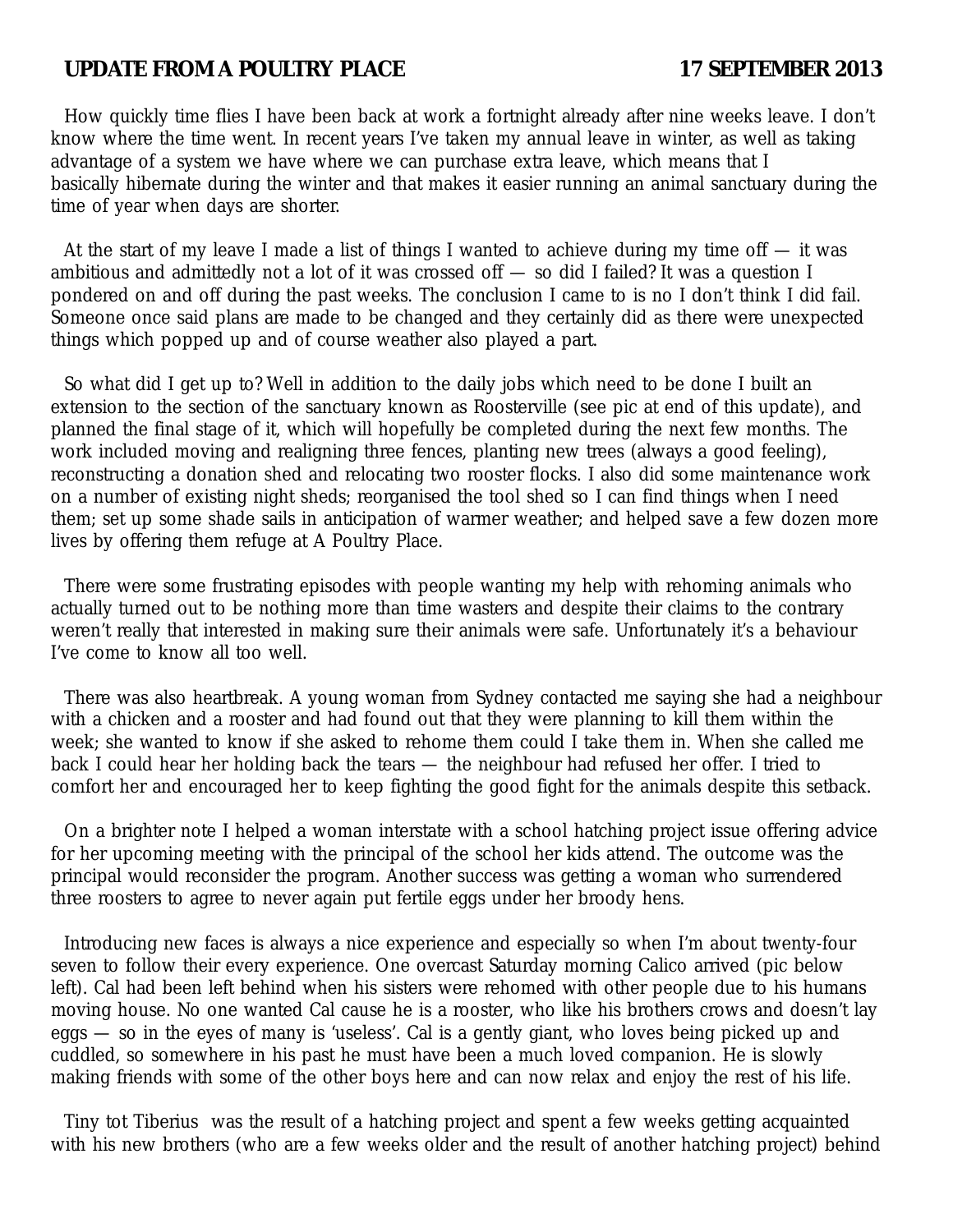the safety of a child's playpen before he chose one sunny weekend to fly over the playpen (pic below right) and formally introduce himself, it all went well and that night he roosted with his new mates in their night shed.





Marvin the duck arrived at A Poultry Place a week after having been found wandering a suburban Sydney street with an injured neck — something had been tied around it. Luckily he was found by a caring couple who took him the Sydney University Vet to get fixed up before passing him onto a wildlife carer who looked after him for a few days and then delivered him down here. When the woman who saved him saw a photo of him she said: "Marvin must feel like he is in Duck Heaven. I can't tell you how happy we feel to see his photo, know that he is okay and also where he has ended up. He is one lucky duck." Marvin has settled into life in the duck paddock and has a new best buddy — a young black muscovy drake who took a keen interest from the start. The reason became apparently a few weeks later when Marvin laid an egg, and has now subsequently been renamed Martha.

My break ended as spring began and it was a glorious early spring morning when I introduced a new duck family (pic below) to their new life. They had been surrendered separately over a number

of weeks to an animal shelter and were most likely all 'impulse buys' by people seeing cute ducklings and then not wanting them after their 'cuteness' began to fade and they began to grow up. The leader of the family is Laurence (far right in pic), a big black Muscovy drake, who is actually a big teddy bear on the inside, who is often preening himself in the sun after a long bath. When he was at the shelter